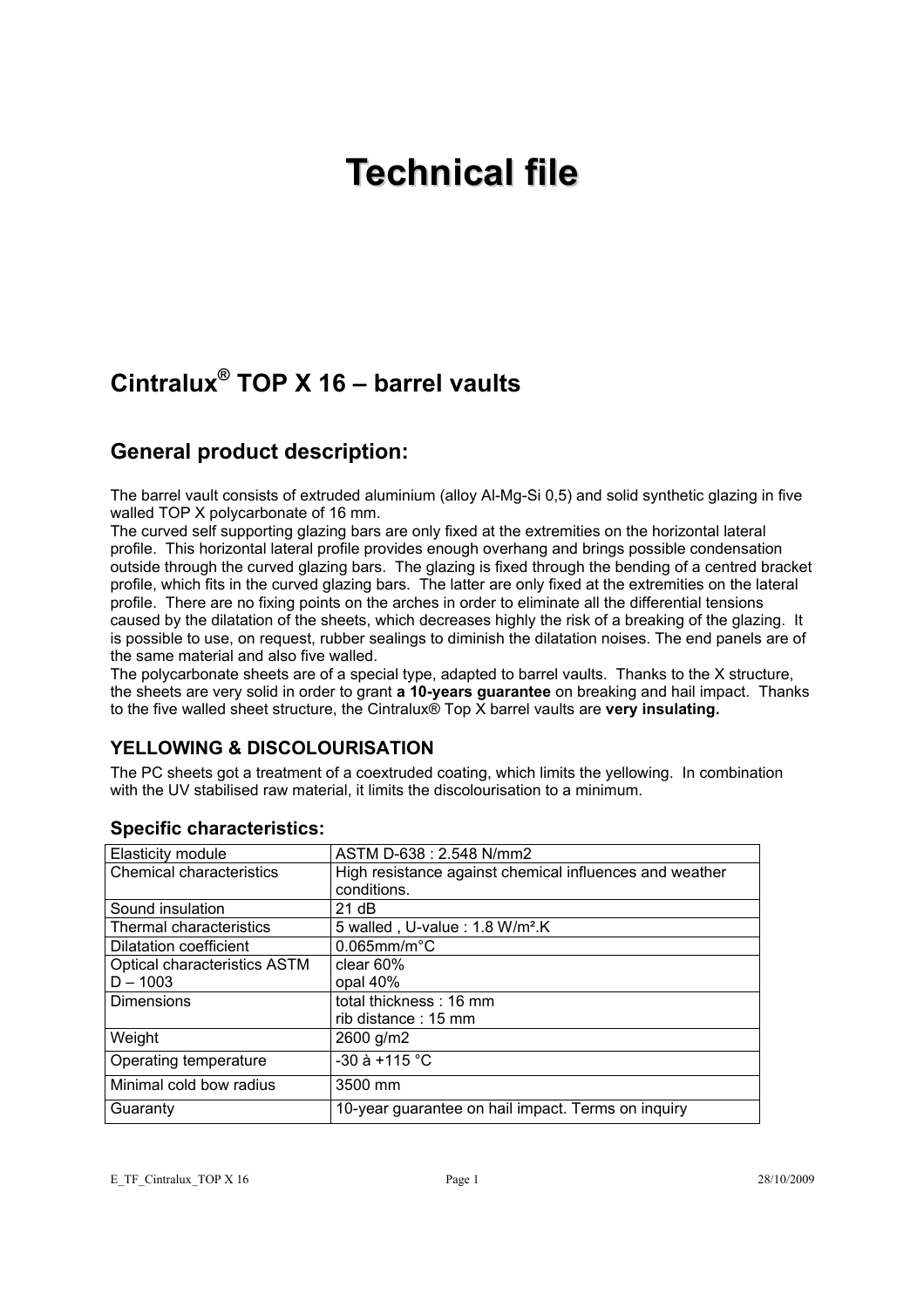## **FORM:**

The axis-to-axis distance is determined in function of the sheet width i.e. 1050 mm. An adaptor piece is foreseen at the end.

The section of the profiles is chosen in function of the span and the charge. (V11-V41) The height in the middle is approximately a fifth of the span.(see table 1/5). A version with barrel rise height 1/8 can exceptionally be applied. (see table 1/8).

Following types are available:

| <b>Type</b><br>1/5 | width curb<br>overall size m | width curb<br>mm | barrel rise | weight<br>N/m <sup>2</sup> |
|--------------------|------------------------------|------------------|-------------|----------------------------|
| V <sub>41</sub>    | 4.72 to 5.66                 | 80               | 1/5         | 61                         |
| type               | width curb<br>overall size m | width curb<br>mm | barrel rise | weight<br>N/m <sup>2</sup> |
| V31                | 3.22 to 3.63                 | 80               | 1/8         | 56                         |

#### **Surface treatment:**

Powdercoating according to the Qualicoat label: Minimum thickness is 60 ù.

Class 1 : 9010 white & 8019 brown Class 2: All the other codes except class 1 and class 3.

Class 3: metallic RAL 9006 white aluminium & RAL 9007 grey aluminium

Anodisation : Technical anodisation

#### **Attestations and certificates:**

-Fire rating B1 according to DIN 4102 French norm M2 European norm EN 13501: classe E - Impact resistance test: 1200 Joule on request (CEBTP)

#### **Opening parts**

Opening parts for ventilation or smoke extraction can be integrated in the barrel vault. Consult the technical files of Cintrair® and Cintramax®.